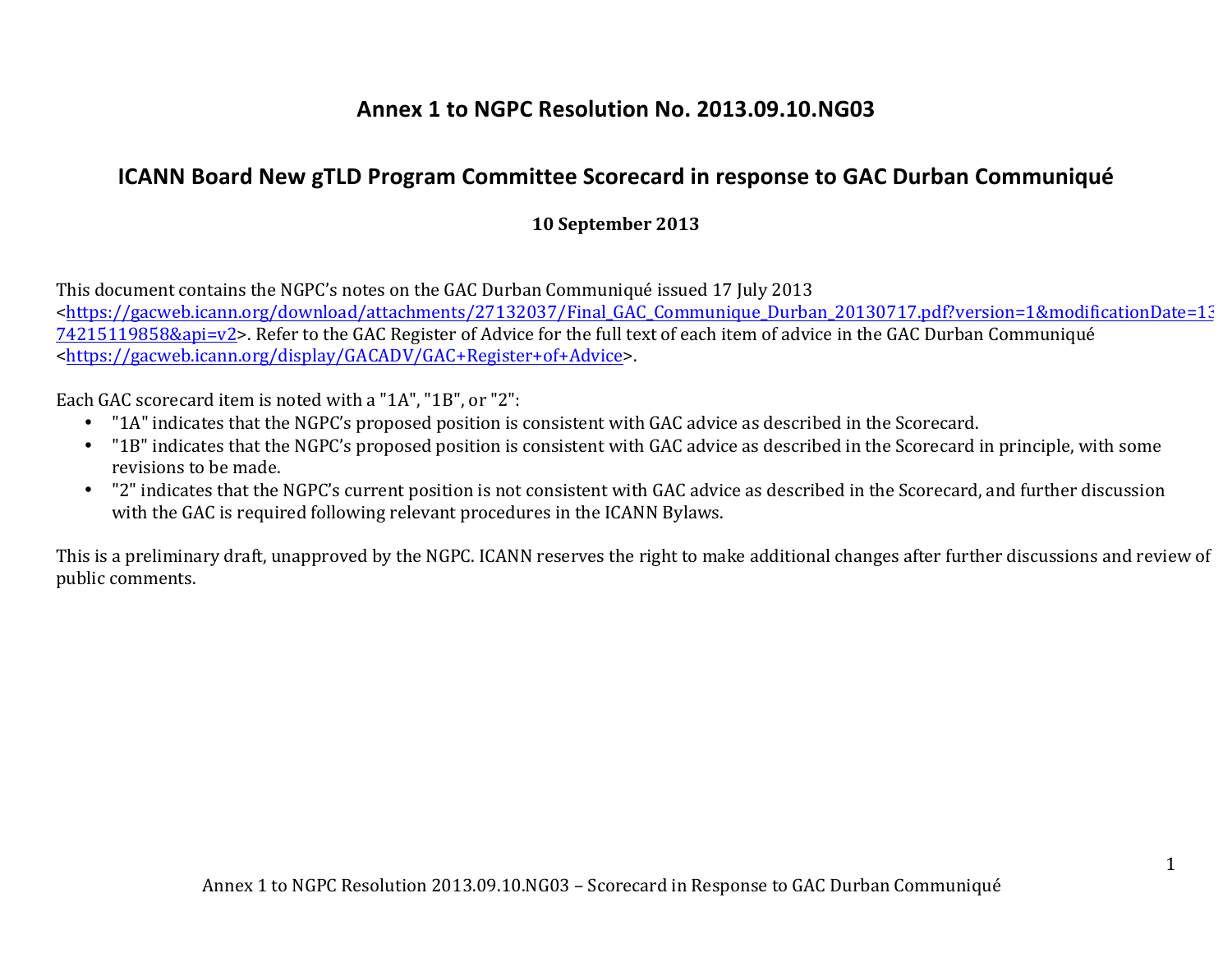| <b>GAC Register #</b>                                               | <b>Summary of GAC Advice</b>                                                                                                                                                                                                                                                                             |    | <b>NGPC Response/Notes</b>                                                                                                                                                                                                                                                                                                                                                                                                                                                                                                                                                                                                                                                                                                                         |
|---------------------------------------------------------------------|----------------------------------------------------------------------------------------------------------------------------------------------------------------------------------------------------------------------------------------------------------------------------------------------------------|----|----------------------------------------------------------------------------------------------------------------------------------------------------------------------------------------------------------------------------------------------------------------------------------------------------------------------------------------------------------------------------------------------------------------------------------------------------------------------------------------------------------------------------------------------------------------------------------------------------------------------------------------------------------------------------------------------------------------------------------------------------|
| 1. $2013 - 07 - 18$ -<br>Obj-Amazon<br>(Communiqué                  | The GAC Advise the ICANN Board that the<br>GAC has reached consensus on GAC<br>Objection Advice according to Module 3.1                                                                                                                                                                                  |    | Per $\S$ 3.1 of the AGB, the applicant submitted a response to<br>the ICANN Board. Given the volume of information<br>presented, the NGPC continues to consider the information                                                                                                                                                                                                                                                                                                                                                                                                                                                                                                                                                                    |
| §1.1.a.i.1]                                                         | part I of the Applicant Guidebook on the<br>following application: .amazon<br>(application number 1-1315-58086) and<br>related IDNs in Japanese (application<br>number 1-1318-83995) and Chinese<br>(application number 1-1318-5591)                                                                     |    | presented by the applicant and proposes to take action at a<br>future NGPC meeting.                                                                                                                                                                                                                                                                                                                                                                                                                                                                                                                                                                                                                                                                |
| 2. $2013 - 07 - 18$ -<br>Obj-Thai<br>(Communiqué<br>§1.1.a.i.2]     | The GAC Advise the ICANN Board that the<br>GAC has reached consensus on GAC<br>Objection Advice according to Module 3.1<br>part I of the Applicant Guidebook on the<br>following application: .thai (application<br>number 1-2112-4478)                                                                  | 1A | The NGPC accepts this advice. The AGB provides that if<br>"GAC advises ICANN that it is the consensus of the GAC that<br>a particular application should not proceed. This will create<br>a strong presumption for the ICANN Board that the<br>application should not be approved." (AGB $\S$ 3.1) The NGPC<br>directs staff that pursuant to the GAC advice and Section 3.1<br>of the Applicant Guidebook, Application number 1-2112-<br>4478 for .thai will not be approved. In accordance with the<br>AGB the applicant may withdraw (pursuant to AGB $\S$ 1.5.1)<br>or seek relief according to ICANN's accountability<br>mechanisms (see ICANN Bylaws, Articles IV and V) subject<br>to the appropriate standing and procedural requirements. |
| $3.2013 - 07 - 18 -$<br>gTLDStrings<br>(Communiqué<br>§1.1.b.i.i.1] | The GAC Advises the Board to leave the<br>following applications for further<br>consideration and advises the ICANN<br>Board not to proceed beyond initial<br>evaluation until the agreements between<br>the relevant parties are reached: .spa<br>(application number 1-1309-12524 and<br>1-1619-92115) | 1A | The NGPC accepts this advice. The AGB provides that "GAC<br>advice will not toll the processing of any application (i.e., an<br>application will not be suspended but will continue through<br>the stages of the application process)" (AGB $\S$ 3.1). At this<br>time, ICANN will not proceed beyond initial evaluation of<br>these identified strings. ICANN will allow evaluation and<br>dispute resolution processes to go forward, but will not<br>enter into registry agreements with applicants for the<br>identified strings, subject to the parties having reached<br>agreement or the GAC issuing final advice prior to the close<br>of the ICANN Public meeting in Buenos Aires.                                                        |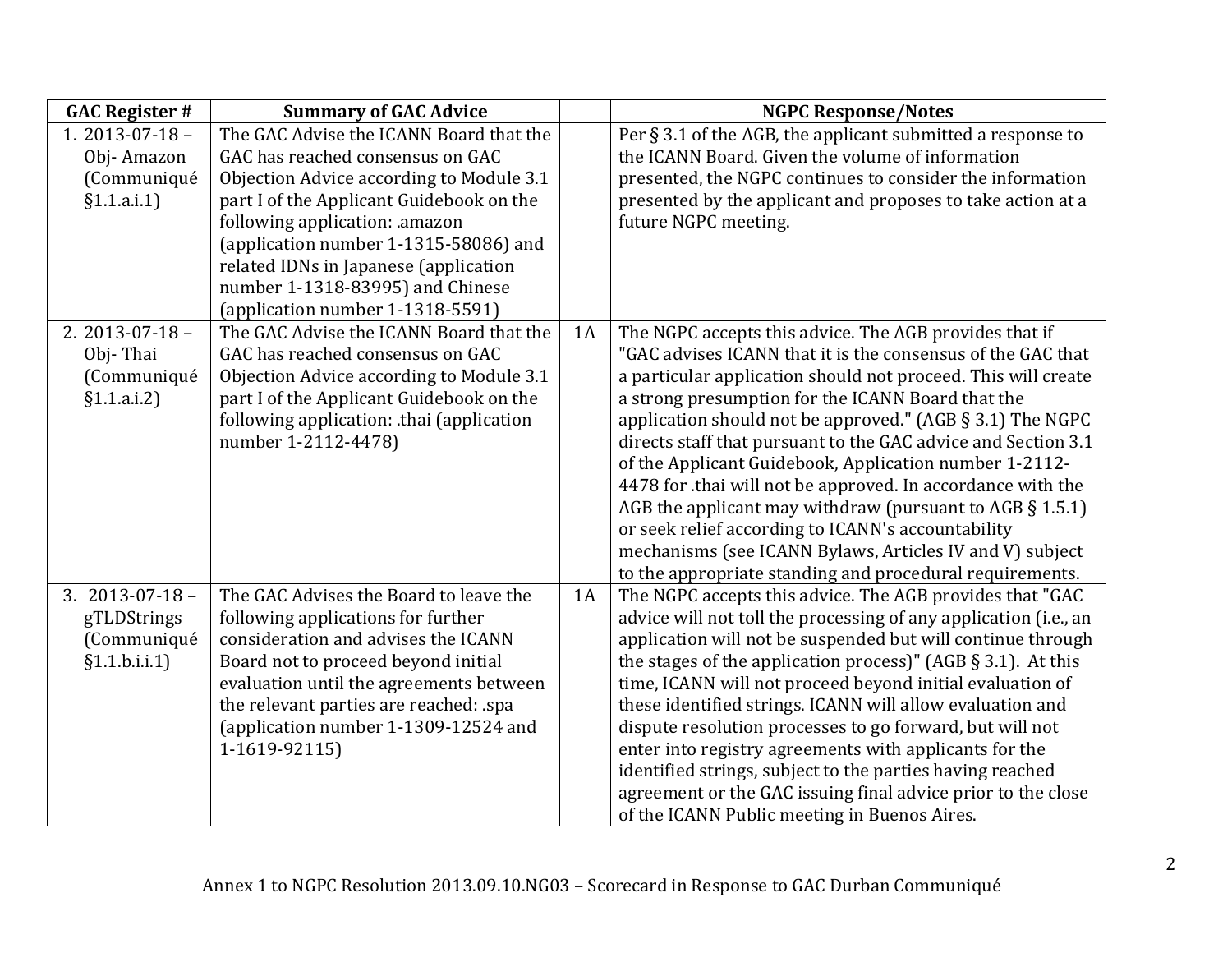| <b>GAC Register #</b> | <b>Summary of GAC Advice</b>             |    | <b>NGPC Response/Notes</b>                                       |
|-----------------------|------------------------------------------|----|------------------------------------------------------------------|
| 4. $2013 - 07 - 18$ - | The GAC Advises the Board to leave the   | 1A | The NGPC accepts this advice. The AGB provides that "GAC         |
| gTLDStrings           | following application for further        |    | advice will not toll the processing of any application (i.e., an |
| (Communiqué           | consideration and advises the ICANN      |    | application will not be suspended but will continue through      |
| §1.1.b.i.i.2]         | Board not to proceed beyond initial      |    | the stages of the application process)" (AGB $\S$ 3.1). At this  |
|                       | evaluation until the agreements between  |    | time, ICANN will not proceed beyond initial evaluation of        |
|                       | the relevant parties are reached: .yun   |    | these identified strings. ICANN will allow evaluation and        |
|                       | (application number 1-1318-12524         |    | dispute resolution processes to go forward, but will not         |
|                       |                                          |    | enter into registry agreements with applicants for the           |
|                       |                                          |    | identified strings, subject to the parties having reached        |
|                       |                                          |    | agreement or the GAC issuing final advice prior to the close     |
|                       |                                          |    | of the ICANN Public meeting in Buenos Aires.                     |
| 5. $2013 - 07 - 18$ - | The GAC Advises the Board to leave the   | 1A | The NGPC accepts this advice. The AGB provides that "GAC         |
| gTLDStrings           | following application for further        |    | advice will not toll the processing of any application (i.e., an |
| (Communiqué           | consideration and advises the ICANN      |    | application will not be suspended but will continue through      |
| §1.1.b.i.i.3]         | Board not to proceed beyond initial      |    | the stages of the application process)" (AGB $\S$ 3.1). At this  |
|                       | evaluation until the agreements between  |    | time, ICANN will not proceed beyond initial evaluation of        |
|                       | the relevant parties are reached:        |    | these identified strings. ICANN will allow evaluation and        |
|                       | .guangzhou (IDN in Chinese - application |    | dispute resolution processes to go forward, but will not         |
|                       | number 1-1121-22691)                     |    | enter into registry agreements with applicants for the           |
|                       |                                          |    | identified strings, subject to the parties having reached        |
|                       |                                          |    | agreement or the GAC issuing final advice prior to the close     |
|                       |                                          |    | of the ICANN Public meeting in Buenos Aires.                     |
| 6. $2013 - 07 - 18$ - | The GAC Advises the Board to leave the   | 1A | The NGPC accepts this advice. The AGB provides that "GAC         |
| gTLDStrings           | following application for further        |    | advice will not toll the processing of any application (i.e., an |
| (Communiqué           | consideration and advises the ICANN      |    | application will not be suspended but will continue through      |
| §1.1.b.i.i.4]         | Board not to proceed beyond initial      |    | the stages of the application process)" (AGB $\S$ 3.1). At this  |
|                       | evaluation until the agreements between  |    | time, ICANN will not proceed beyond initial evaluation of        |
|                       | the relevant parties are reached:        |    | these identified strings. ICANN will allow evaluation and        |
|                       | shenzhen (IDN in Chinese - application   |    | dispute resolution processes to go forward, but will not         |
|                       | number 1-1121-82863)                     |    | enter into registry agreements with applicants for the           |
|                       |                                          |    | identified strings, subject to the parties having reached        |
|                       |                                          |    | agreement or the GAC issuing final advice prior to the close     |
|                       |                                          |    | of the ICANN Public meeting in Buenos Aires                      |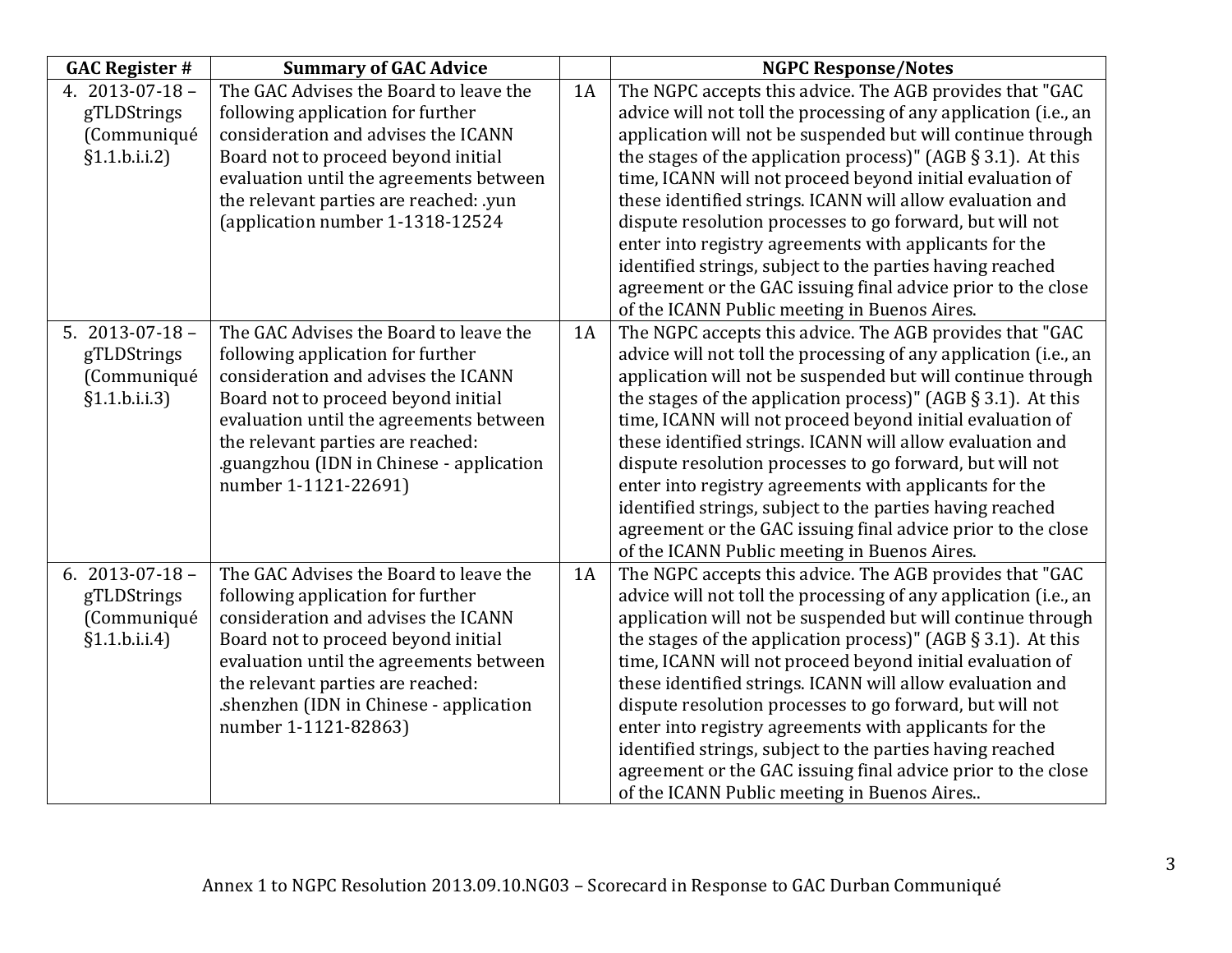| <b>GAC Register #</b> | <b>Summary of GAC Advice</b>               |    | <b>NGPC Response/Notes</b>                                  |
|-----------------------|--------------------------------------------|----|-------------------------------------------------------------|
| $7.2013 - 07 - 18 -$  | The GAC advises the ICANN Board that       | 1A | The NGPC accepts this advice. The NGPC stands ready to      |
| wine and vin          | the GAC considered the two strings .vin    |    | hear from the GAC on 29 August 2013 regarding its           |
| (Communiqué           | and .wine and due to the complexity of     |    | conclusion on applications for .vin and .wine. <sup>1</sup> |
| $\S$ 2.a.i)           | the matter was unable to conclude at this  |    |                                                             |
|                       | meeting. As a result the GAC agreed to     |    |                                                             |
|                       | take thirty days additional time with a    |    |                                                             |
|                       | view to conclude on the matter.            |    |                                                             |
| 8. $2013 - 07 - 18 -$ | The GAC has finalized its consideration of | 1A | ICANN will continue to process the application in           |
| date and              | the following string, and does not object  |    | accordance with the established procedures in the AGB.      |
| persiangulf           | to it proceeding: date (application        |    |                                                             |
| (Communiqué           | number 1-1247-30301)                       |    |                                                             |
| §3.a.i]               |                                            |    |                                                             |
| 9. $2013 - 07 - 18 -$ | The GAC has finalized its consideration of | 1A | ICANN will continue to process the application in           |
| date and              | the following string, and does not object  |    | accordance with the established procedures in the AGB. The  |
| persiangulf           | to it proceeding: persiangulf (application |    | NGPC notes that community objections have been filed with   |
| (Communiqué           | number 1-2128-55439)                       |    | the International Centre for Expertise of the ICC against   |
| §3.a.ii)              |                                            |    | .PERSIANGULF.                                               |
| 2013-07-<br>10.       | The GAC Advises the ICANN Board that       | 1A | The NGPC notes the concerns expressed in this advice.       |
| 18-Indians            | the GAC has noted the concerns             |    |                                                             |
| and ram               | expressed by the Government of India       |    |                                                             |
| (Communiqué           | not to proceed with the applications for   |    |                                                             |
| §4.a.i]               | .indians and .ram.                         |    |                                                             |
|                       |                                            |    |                                                             |

 <sup>1</sup> Note: The NGPC received a subsequent email from the GAC Chair on 10 September and a letter on 11 September advising that the GAC had finalized its consideration of the strings wine and .vin, and that the applications should proceed through the normal application process. <http://www.icann.org/en/news/correspondence/dryden-to-crocker-09sep13-en> The NGPC acknowledges receipt of the correspondence and will discuss it at its next meeting.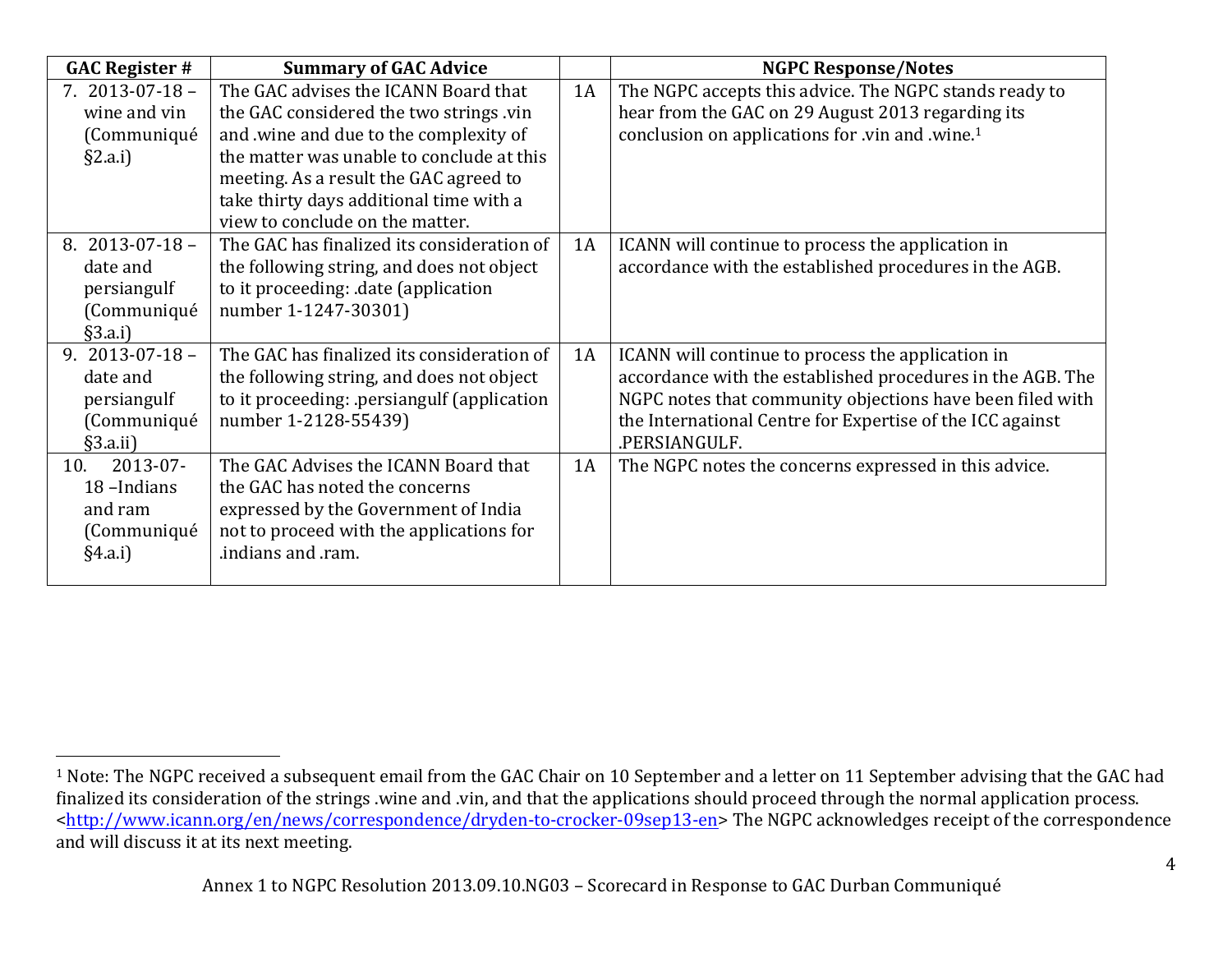| <b>GAC Register #</b> | <b>Summary of GAC Advice</b>               |    | <b>NGPC Response/Notes</b>                                                                                             |
|-----------------------|--------------------------------------------|----|------------------------------------------------------------------------------------------------------------------------|
| 2013-07-<br>11.       | The GAC advises the ICANN Board that       | 1A | The NGPC accepts the GAC advice to continue ongoing                                                                    |
| $18 - IGO$            | the GAC is interested to work with the     |    | discussions with the GAC and the IGOs regarding                                                                        |
| Acronyms              | IGOs and the NGPC on a complementary       |    | protections of IGO acronyms.                                                                                           |
| (Communiqué           | cost-neutral mechanism that would:         |    |                                                                                                                        |
| §5.c.i.a]             | (a) provide notification to an IGO if a    |    |                                                                                                                        |
|                       | potential registrant seeks to register a   |    |                                                                                                                        |
|                       | domain name matching the acronym of        |    |                                                                                                                        |
|                       | an IGO at the second level, giving the IGO |    |                                                                                                                        |
|                       | a reasonable opportunity to express        |    |                                                                                                                        |
|                       | concerns, if any.                          |    |                                                                                                                        |
| 2013-07-<br>12.       | The GAC advises the ICANN Board that       | 1A | The NGPC accepts the GAC advice to continue discussions                                                                |
| $18 - IGO$            | the GAC is interested to work with the     |    | with the GAC and the IGOs regarding protections of IGO                                                                 |
| Acronyms              | IGOs and the NGPC on a complementary       |    | acronyms.                                                                                                              |
| (Communiqué           | cost-neutral mechanism that would:         |    |                                                                                                                        |
| §5.c.i.b]             | (b) allow for an independent third party   |    |                                                                                                                        |
|                       | to review any such registration request,   |    |                                                                                                                        |
|                       | in the event of a disagreement between     |    |                                                                                                                        |
|                       | an IGO and potential registrant.           |    |                                                                                                                        |
| 2013-07-<br>13.       | The initial protections for IGO acronyms   | 1A | The NGPC accepts this advice. On 17 July 2013, the NGPC                                                                |
| $18 - IGO$            | confirmed by the NGPC at its meeting of 2  |    | adopted a resolution requiring registry operators to                                                                   |
| Acronyms              | July 2013 should remain in place until the |    | continue to implement temporary protections for the                                                                    |
| (Communiqué           | dialogue between the GAC, NGPC, and        |    | precise IGO names and acronyms on the "IGO List" posted                                                                |
| §5.c.ii)              | IGO representatives ensuring the           |    | as Annex 1 to Resolution 2013.07.02NG03 -                                                                              |
|                       | implementation of preventative             |    | 2013.07.02.NG06 until the first meeting of the NGPC                                                                    |
|                       | protection for IGO acronyms at the         |    | following the ICANN 48 Meeting in Buenos Aires or until the<br>NGPC makes a further determination on the GAC Advice re |
|                       | second level is completed.                 |    | IGO protections, whichever is earlier. If the NGPC                                                                     |
|                       |                                            |    | and GAC do not reach an agreement on outstanding                                                                       |
|                       |                                            |    | implementation issues in that timeframe, and subject to any                                                            |
|                       |                                            |    | matters that arise during the discussions, registry operators                                                          |
|                       |                                            |    | will be required to protect only the IGO names identified on                                                           |
|                       |                                            |    | the "IGO List".                                                                                                        |
|                       |                                            |    |                                                                                                                        |
|                       |                                            |    | http://www.icann.org/en/groups/board/documents/resol                                                                   |
|                       |                                            |    | utions-new-gtld-17jul13-en.htm#1.a                                                                                     |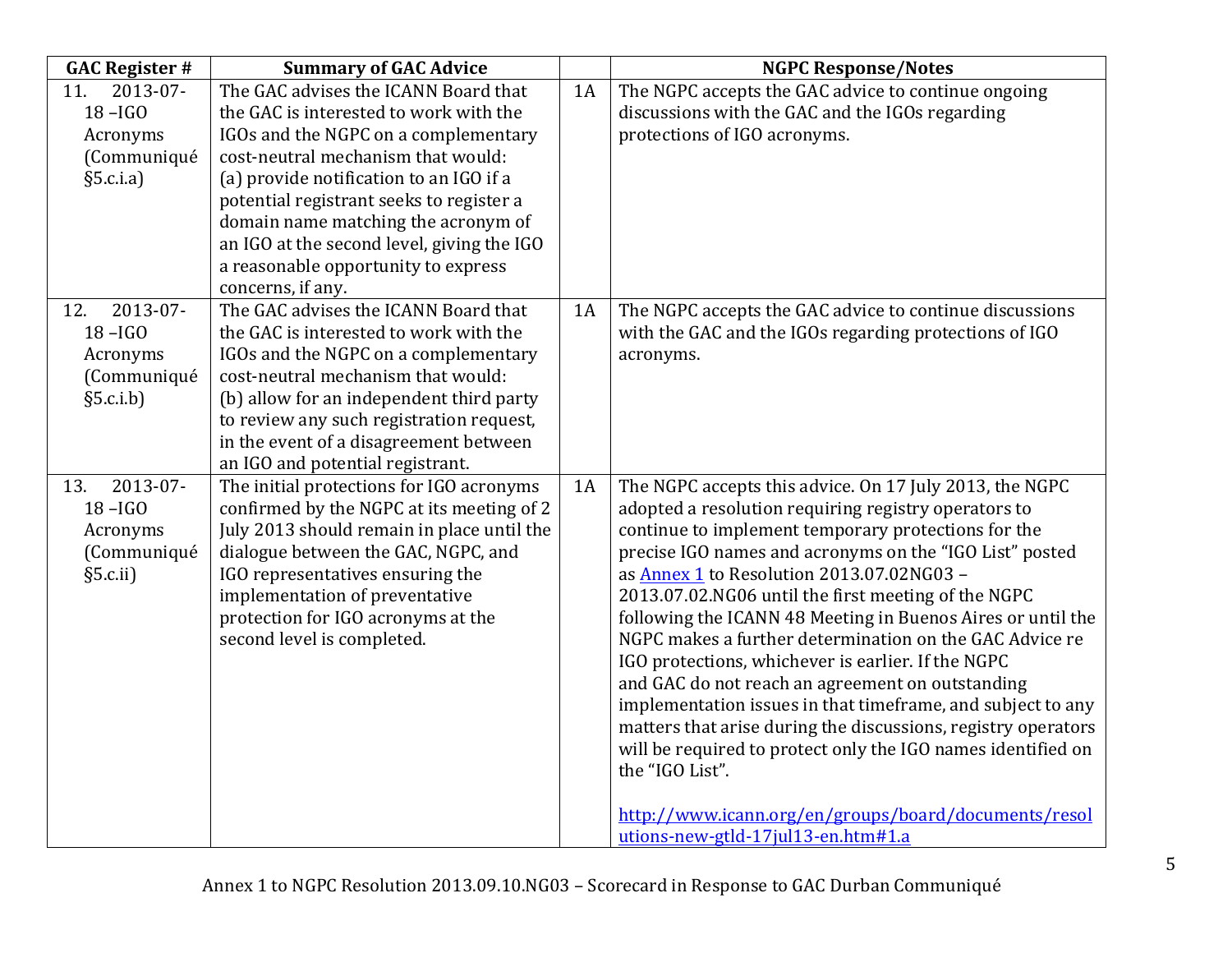| <b>GAC Register #</b> | <b>Summary of GAC Advice</b>                                                   |    | <b>NGPC Response/Notes</b>                                 |
|-----------------------|--------------------------------------------------------------------------------|----|------------------------------------------------------------|
| 2013-07-<br>14.       | The GAC advises the ICANN Board that                                           | 1A | As noted above, the NGPC accepts the GAC advice to         |
| <b>18-IOCRC</b>       | the same complementary cost neutral                                            |    | continue discussions with the GAC and the IGOs regarding   |
| (Communiqué           | mechanisms to be worked out (as above                                          |    | protections of IGO acronyms. The NGPC accepts this advice  |
| §5.a.i(sic)]          | in 4.c.i. (sic)) for the protection of                                         |    | to adopt any mechanism(s) that may be agreed to by the     |
|                       | acronyms of IGOs be used to also protect                                       |    | GAC and the NGPC for the protection of IGO acronyms in     |
|                       | the acronyms of the International                                              |    | order to protect the acronyms of the ICRC/CICR and         |
|                       | Committee of the Red Cross (ICRC/CICR)                                         |    | IFRC/FICR.                                                 |
|                       | and the International Federation of Red                                        |    |                                                            |
|                       | <b>Cross and Red Crescent Societies</b>                                        |    | Additionally, the NGPC directs staff to require registry   |
|                       | (IFRC/FICR).                                                                   |    | operators to implement temporary protections for           |
|                       |                                                                                |    | acronyms of the International Committee of the Red Cross   |
|                       |                                                                                |    | (ICRC/CICR) and the International Federation of Red Cross  |
|                       |                                                                                |    | and Red Crescent Societies (IFRC/FICR) until the first     |
|                       |                                                                                |    | meeting of the NGPC following the ICANN 48 Meeting in      |
| 2013-07-              |                                                                                |    | <b>Buenos Aires.</b>                                       |
| 15.                   | The GAC has met with the NGPC to                                               | 1A | The NGPC accepts this advice. The NGPC looks forward to    |
| 18-Category           | discuss the Committee's response to GAC                                        |    | continuing the dialogue with the GAC on this issue.        |
|                       | advice contained in the Beijing                                                |    |                                                            |
| (Communiqué           | Communiqué on safeguards that should                                           |    |                                                            |
| §6.i.1]               | apply to Category 1 new gTLDs. The GAC<br>Advises the ICANN Board that the GAC |    |                                                            |
|                       | will continue the dialogue with the NGPC                                       |    |                                                            |
|                       | on this issue.                                                                 |    |                                                            |
| 2013-07-<br>16.       | The GAC recommends that ICANN                                                  | 1A | The NGPC accepts this recommendation. The NGPC stands      |
| $18 -$                | collaborate with the GAC in refining, for                                      |    | ready to hear from the GAC regarding possible refinements, |
| GeoNames              | future rounds, the Applicant Guidebook                                         |    | for future rounds, of the Applicant Guidebook with respect |
| (Communiqué           | with regard to the protection of terms                                         |    | to the protection of terms with national, cultural,        |
| §7.a.i]               | with national, cultural, geographic and                                        |    | geographic and religious significance, in accordance with  |
|                       | religious significance, in accordance with                                     |    | the 2007 GAC Principles on New gTLDs.                      |
|                       | the 2007 GAC Principles on New gTLDs.                                          |    |                                                            |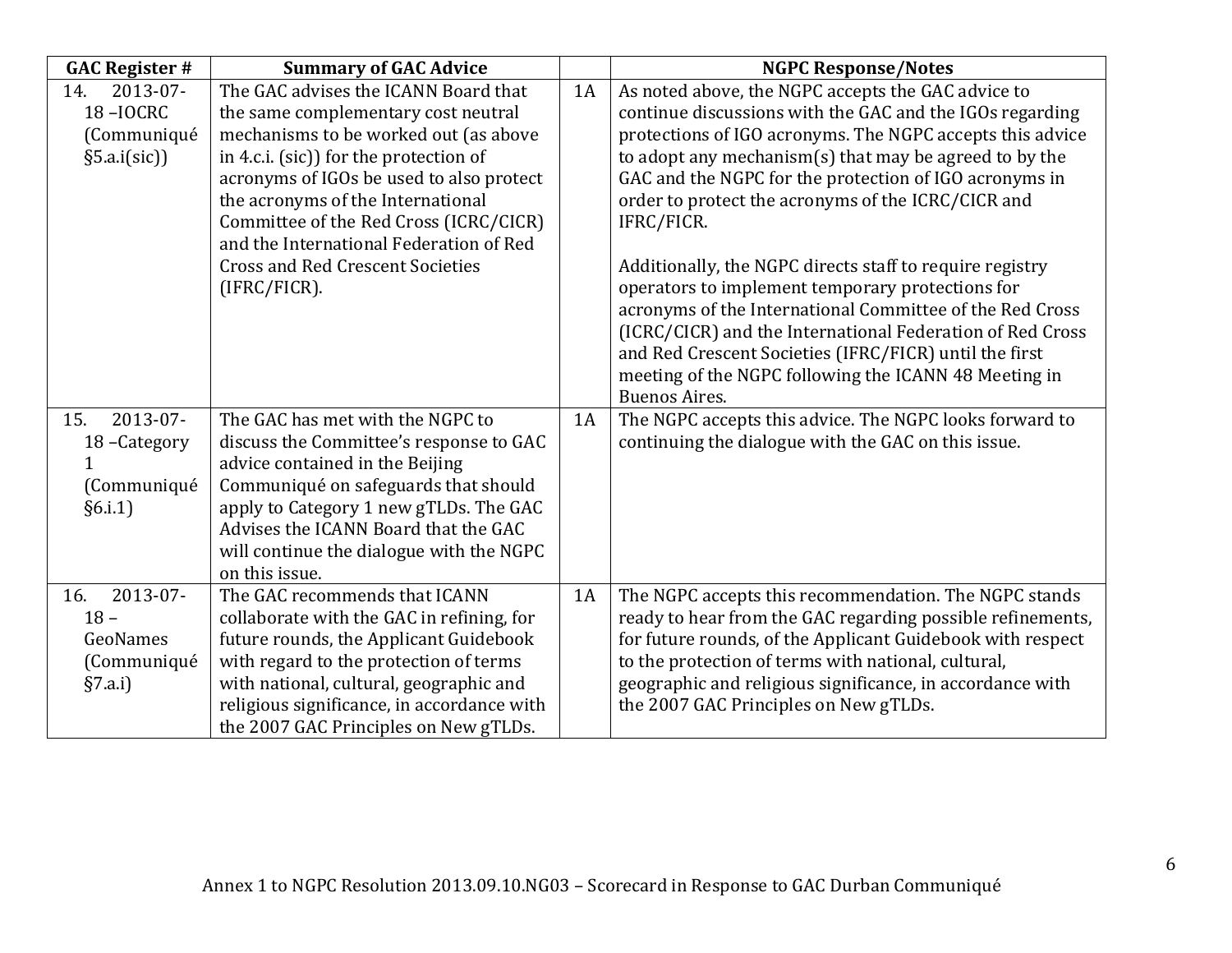| <b>GAC Register #</b> | <b>Summary of GAC Advice</b>                |    | <b>NGPC Response/Notes</b>                                                          |
|-----------------------|---------------------------------------------|----|-------------------------------------------------------------------------------------|
| 2013-07-<br>17.       | The GAC reiterates its advice from the      | 1A | The NGPC accepts the reiteration of the GAC's earlier advice                        |
| $18 -$                | Beijing Communiqué regarding                |    | from the Beijing Communiqué. The NGPC accepted this                                 |
| Community             | preferential treatment for all applications |    | advice <http: board="" document<="" en="" groups="" td="" www.icann.org=""></http:> |
| Applications          | which have demonstrable community           |    | s/resolutions-new-gtld-04jun13-en.htm#1.a> and stated as                            |
| (Communiqué           | support, while noting community             |    | follows: Criterion 4 for the Community Priority Evaluation                          |
| §7.b.i]               | concerns over the high costs for pursuing   |    | process takes into account "community support and/or                                |
|                       | a Community Objection process as well       |    | opposition to the application" in determining whether to                            |
|                       | as over the high threshold for passing      |    | award priority to a community application in a contention                           |
|                       | <b>Community Priority Evaluation.</b>       |    | set. (Note however that if a contention set is not resolved by                      |
|                       |                                             |    | the applicants or through a community priority evaluation                           |
|                       |                                             |    | then ICANN will utilize an auction as the objective method                          |
|                       |                                             |    | for resolving the contention.)                                                      |
| 2013-07-<br>18.       | Therefore the GAC advises the ICANN         | 1A | The NGPC accepts this advice. The NGPC will consider                                |
| $18 -$                | Board to consider to take better account    |    | taking better account of community views and improving                              |
| Community             | of community views, and improve             |    | outcomes for communities, within the existing framework,                            |
| Applications          | outcomes for communities, within the        |    | independent of whether those communities have utilized                              |
| (Communiqué           | existing framework, independent of          |    | ICANN's formal community processes to date. The NGPC                                |
| §7.b.ii.a)            | whether those communities have utilized     |    | notes that in general it may not be possible to improve any                         |
|                       | ICANN's formal community processes to       |    | outcomes for communities beyond what may result from                                |
|                       | date.                                       |    | the utilization of the AGB's community processes while at                           |
|                       |                                             |    | the same time remaining within the existing framework.                              |
| 2013-07-<br>19.       | The GAC shares the security and stability   | 1A | The NGPC will provide a written briefing regarding how                              |
| 18-Security           | concerns expressed by the SSAC              |    | ICANN considers this SSAC advice with a view to                                     |
| and Stability         | regarding Internal Name Certificates and    |    | implementation as soon as possible. The NGPC agrees with                            |
| (Communiqué           | Dotless Domains. The GAC requests the       |    | the GAC that all such stability and security analysis should                        |
| §8.a.i.)              | ICANN Board to provide a written            |    | be made publicly available prior to the delegation of new                           |
|                       | briefing about how ICANN considers this     |    | gTLDS. The NGPC notes the publication of the "Name                                  |
|                       | SSAC advice with a view to                  |    | Collision in The DNS" Study" and the "Dotless Domain Name                           |
|                       | implementation as soon as possible. The     |    | <b>Security and Stability Study Report."</b>                                        |
|                       | GAC believes that all such stability and    |    |                                                                                     |
|                       | security analysis should be made publicly   |    |                                                                                     |
|                       | available prior to the delegation of new    |    |                                                                                     |
|                       | gTLDS.                                      |    |                                                                                     |